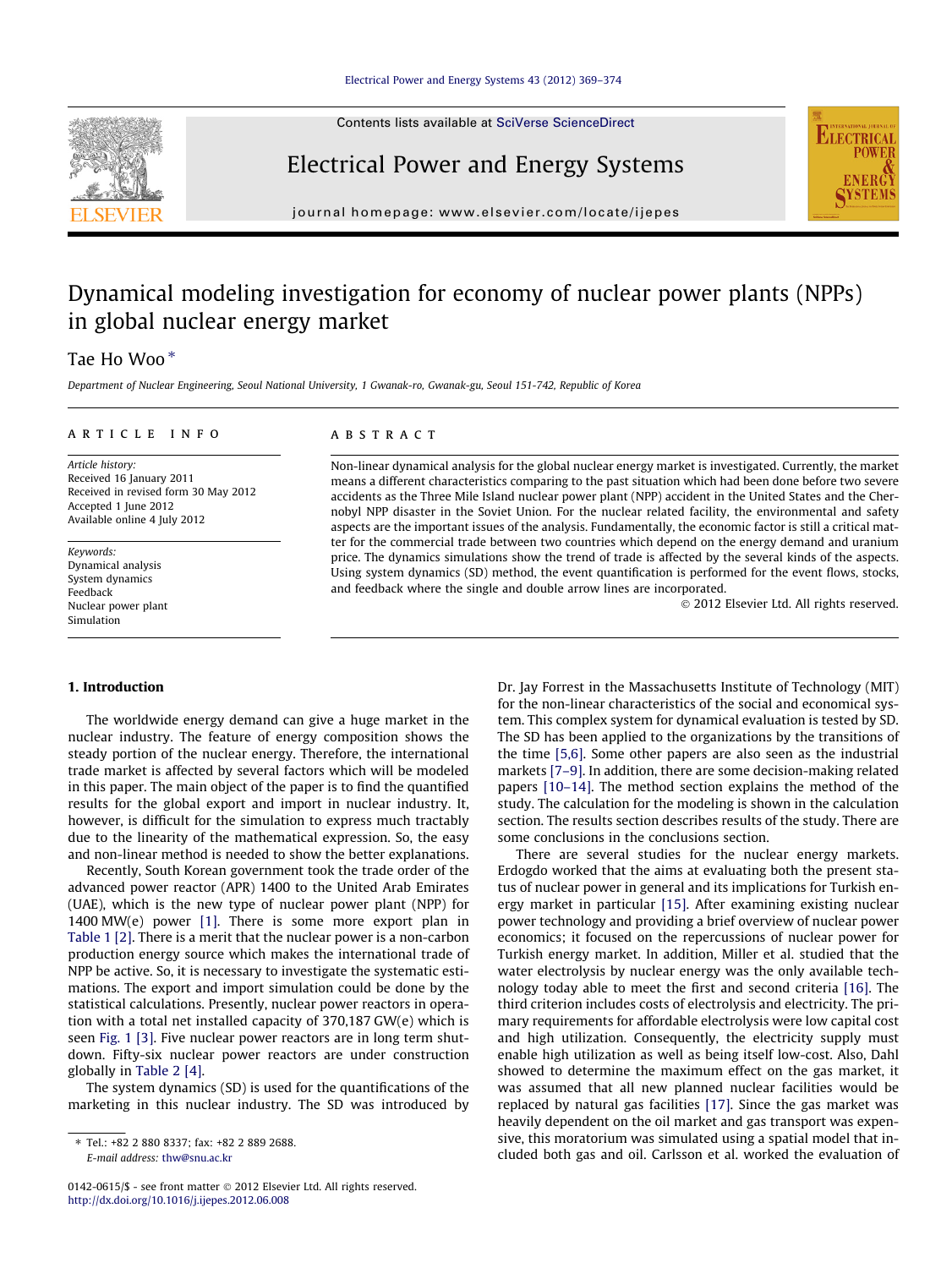<span id="page-1-0"></span>Table 1 Estimation of export in South Korea.

| Year  | Number of units (cumulative value) |  |
|-------|------------------------------------|--|
| 2009  |                                    |  |
| 2012  | 10                                 |  |
| 2030  | 80                                 |  |
| Total | 94                                 |  |



Fig. 1. International energy annual 2006.

#### Table 2

Under construction nuclear power plants (NPPs) by country.

| Country                   | No. of units | Total MW(e) |
|---------------------------|--------------|-------------|
| Argentina                 | 1            | 692         |
| <b>Bulgaria</b>           | 2            | 1906        |
| China                     | 21           | 20920       |
| Finland                   |              | 1600        |
| France                    |              | 1600        |
| India                     | 5            | 2708        |
| Iran, Islamic Republic of |              | 915         |
| Japan                     |              | 1325        |
| Korea, Republic of        | 6            | 6510        |
| Pakistan                  |              | 300         |
| <b>Russian Federation</b> | 9            | 6894        |
| Slovak Republic           | 2            | 810         |
| Taiwan, China             | 2            | 2600        |
| Ukraine                   | 2            | 1900        |
| USA                       |              | 1165        |
| Total                     | 56           | 51855       |

target market competition costs of fossil fueled cogeneration in 2030 which is allowable costs and cost breakdown for competitive nuclear cogeneration plant [\[18\].](#page--1-0) Nestle studied the effect of nuclear policy and the share of nuclear power was discussed and analyzed [\[19\]](#page--1-0). Grover showed the studies done by the Department of Atomic Energy indicated that even after exploiting full potential of every available source of energy including nuclear energy, India needed to continue to import energy resources [\[20\]](#page--1-0). Shropshire studied the future plans for energy production in the European Union as well as other locations called for a high penetration of renewable technologies (20% by 2020, and higher after 2020) [\[21\].](#page--1-0)

Section 2 shows method for the modeling. The calculation for the modeling is given in Section [3](#page--1-0). Section 4 is the results of the study. There are some conclusions in Section [5](#page--1-0).

#### 2. Method

For the simulations to the analytic estimation as well as the quantification, the SD method is applied. The particular problems of the technological implications are quantified by the SD for the variety of factors. In addition, the dynamical decision-making problem could be solved in the complex cases. Vensim package is used for the simulation, which was developed in the Ventana systems, Inc.

The SD was described by M. Radzicki, which is a powerful methodology and computer simulation modeling technique for understanding, framing, and discussing complex issues and problems [\[22\]](#page--1-0). It is helpful for managers to improve their understanding, which is practicable in all kinds of policy and design areas. The basic block could be expressed by the SD for how and why complex real-world systems behave the way they do during the specified time. The object is to support the understanding to implement much more effective policies. In SD molding, the most important thing is the dynamic behavior of system, where the operator tries to identify the patterns of behavior exhibited by interested system variables, and then builds a model with the characteristics of patterns. The single and double arrow lines are used for the purpose. Lines mean the event flows and time flows. The important thing is the dynamic behavior of a system, its key physical and information flows, stocks, and feedback structures for SD. There are several characteristics of the SD in the modeling. Firstly, there is a non-linearity of the algorithm. The large part of the SD modeling process involves the application of common sense to dynamic problems. Such behaviors usually indicate a nonlinearity of the events. This is seen as single and double arrow lines in the modeling, which will be explained in the below part. That is to say, the arrow line shows the event flow without any restriction. Secondly, the stock-flow is shown in the modeling. It is considered as the principle of accumulation to be raised by dynamic behavior. This means that all kinds of dynamic behaviors could be happened when flows accumulate in stocks. Both informational and non-informational object can move through flows and accumulate in stocks. Thirdly, the feedback is featured in the algorithm. The stocks and flows in real world systems are part of feedback loops. The feedback loops are often joined together by non-linear couplings where any object often causes counterintuitive behavior. Finally, the time paths are applied to the modeling. The most important thing of the SD modeling is the dynamic behavior of systems, in which the operator tries to identify the patterns of behavior exhibited by interested system variables, and then builds a model with the characteristics of patterns. In addition, for the SD modeling, there are special expressions for the above characteristics. Especially, in the Vensim code, the technical methods are done for connections between events by single and double arrow lines. The single arrow line is the flow of the event. The line means the sequence of the scenarios as well as the dynamical behavior. Therefore, the direction of line gives the event flow and event feedback. The double arrow line is also used. For the principle of accumulation, the dynamic behavior is raised in the SD modeling. All kinds of dynamic behaviors could be happened when flows accumulate in stocks, which are seen as EXAMPLE for accumulation and INPUT/OUTPUT for flows in Fig. 2. It is a case like a bathtub where a flow can be thought of a



Fig. 2. Stock-flow and feedback.